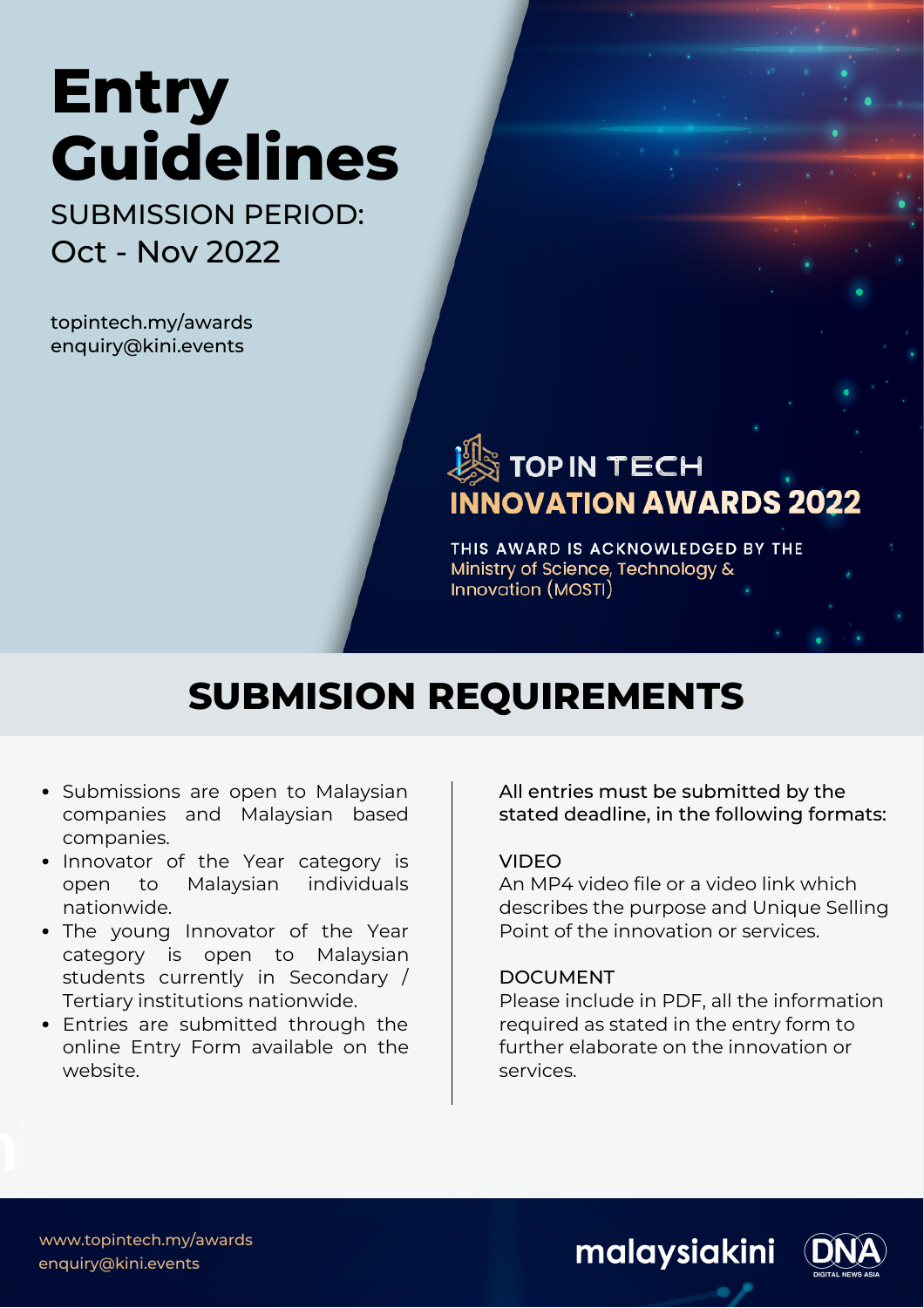



Raja Teh<br>Maimunah



**Thillai Raj** 





Ganesh<br>Bangah



Dr V. Sivapalan



Dato' Seri<br>Wong Siew Hai

# **Judging**

- After the closing date, the judges will shortlist the finalists in each category.
- The organisers will notify the relevant parties via email.
- A presentation by finalists to the category panel judges will be done physically. *\*(Subject to changes)*
- Category winners will be announced at the Award ceremony.

# **THE FINAL PITCH**

Finalists will be required to present their innovation or services to the respective category judging panel, followed by a Q&A session.

Presenters are encouraged to prepare in advance any necessary information that may be required by the respective category judging panel to support their presentation.

A live presentation will cover the following angles:

- The innovation and business model.
- Challenges in adapting an innovative solution.
- Describing the scalability / impact / disruption made through the innovation.
- The relation of the innovation to the Environment, Social and Governance goals.
- The entries are assessed based on the key criteria that include:
- Evidence provided on the innovation or service.
- Technology incorporations / adoptions / adaptations in the business strategies.
- Scalability / impact / disruption the innovation has made towards the economy and community.
- Environment, Social and Governance goals (ESG) integration into business operations.

# Criteria

Detailed criteria are available via the online submission form.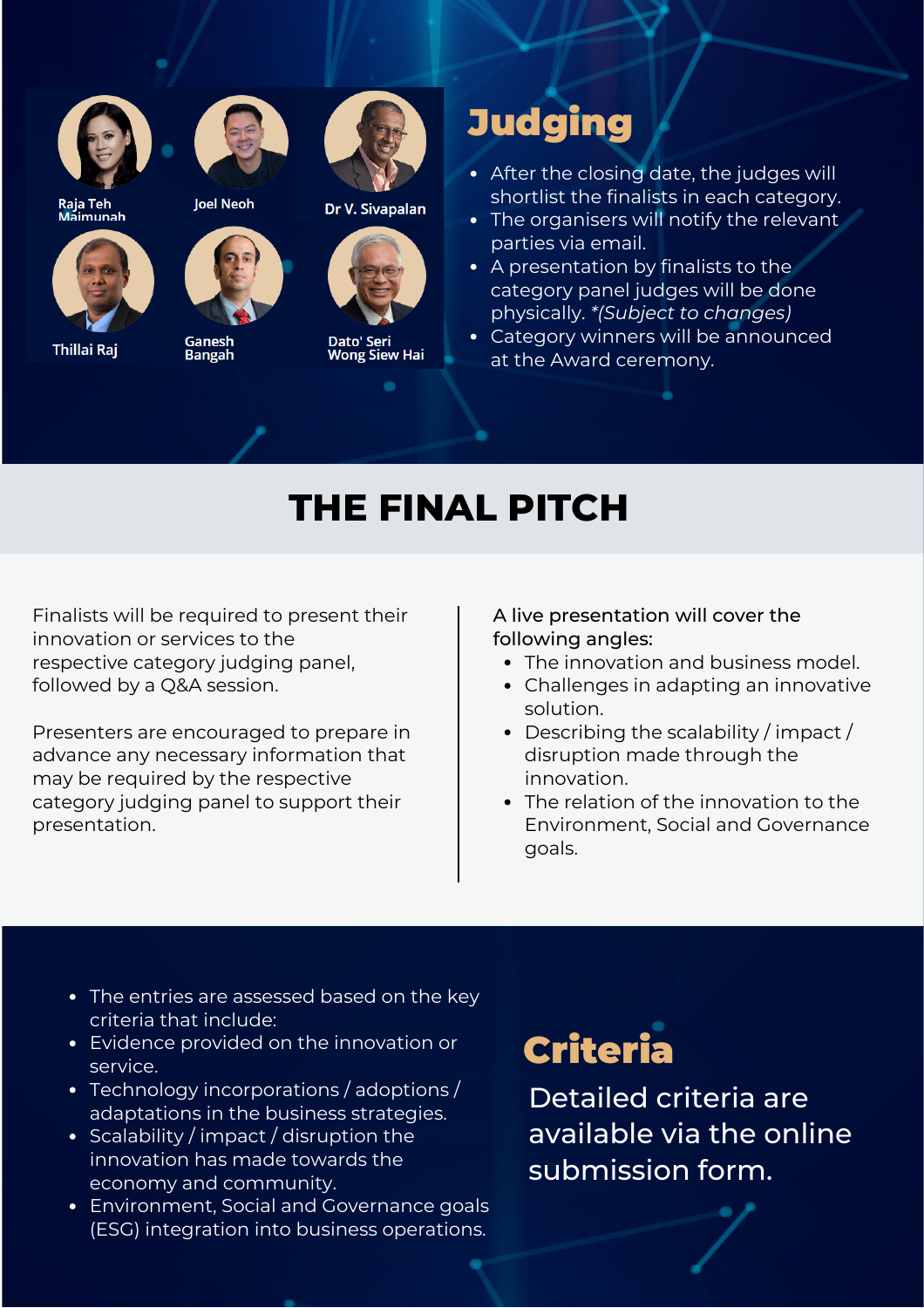# **CATEGORIES**

## Innovator of the Year

This award recognises a person who has developed a breakthrough innovation that has the potential to improve lives and serve as an inspiration to those working in the technopreneurship industry.

# Young Innovator of the Year

This award is curated for the Gen Z, will salute a young talent for his / her outstanding creativity and innovative mindset in developing new and highly potential processes and products for the future.

## Best Brick & Mortar Adoption

This award recognises a Brick & Mortar company that has shown exceptional productivity, resilience, and creative thinking in managing business through the adoption of technology amidst the pandemic with a minimum annual revenue of RM20 million.

# Most Impactful Public Sector Agency Driving Digital Adoption

Federal Level & State Level

This award recognises a Federal Level & State Level Government Agency that have adopted and strengthened technology innovation and transformation by digitising their services to the public.

www.topintech.my/awards enquiry@kini.events

malaysiakini

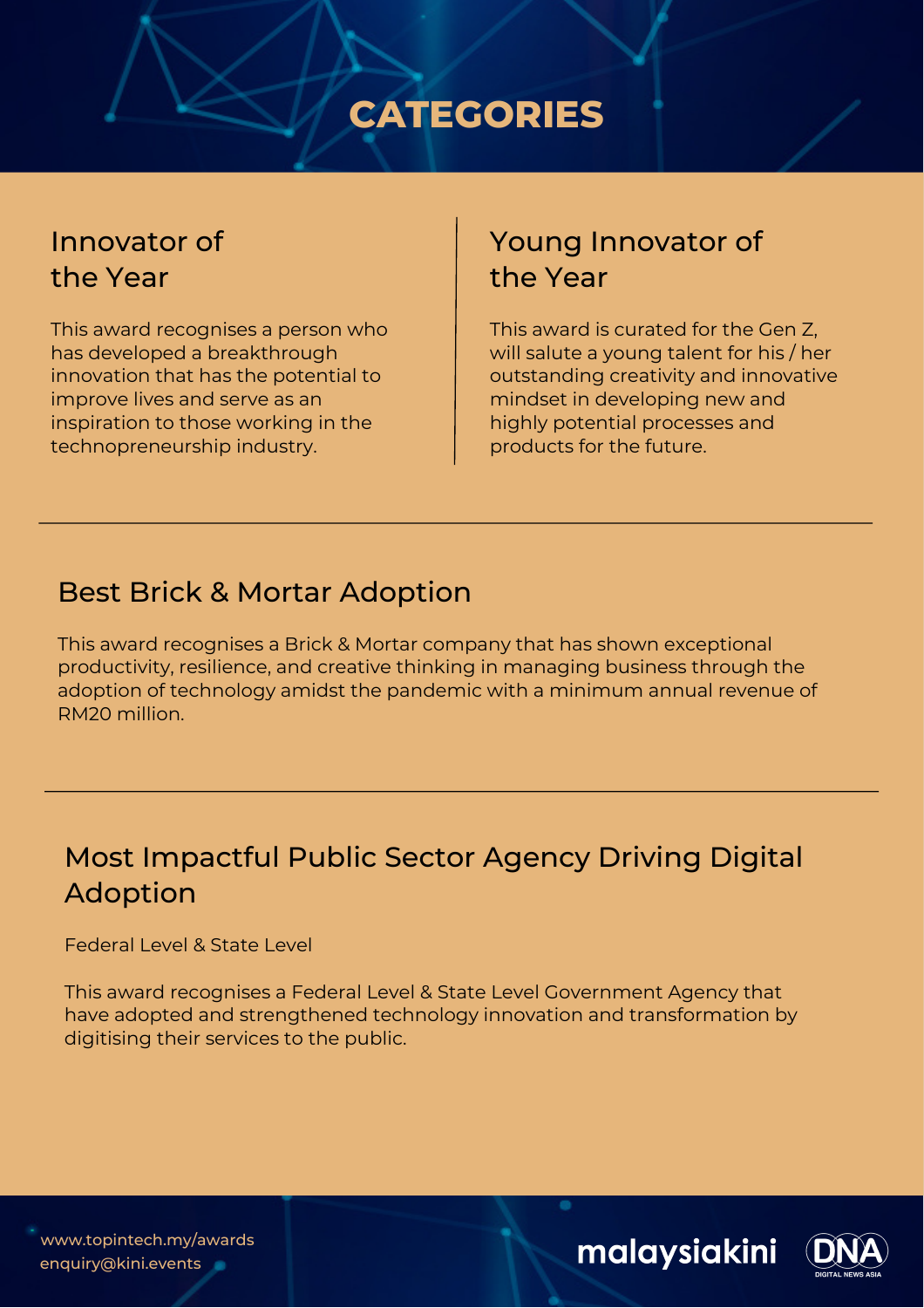## Most Value Creation

Introducing an exciting and most timely new category this year! This is when the proverbial rubber meets the road i.e. show me the money category! Most timely as with stock markets swooning, inflation looming, valuations falling; investors want to see startups grow up and start making money.

And that's what this category's finalists and winners will have demonstrated that they have created value for their investors through free cash flows and profitability and thereby showing increased valuation since being invested in! This is going to be a tough category.

Can the submissions impress our Lead Judge and his team of judges?

## Most Impactful Academia-Industry Collaboration

#### Commercial

This award recognises a University or Polytechnic that has shown strong collaboration with industry over the past 12 months (Nov 2021 to Oct 2022) to strengthen the delivery of its curriculum and ensure graduates are industry ready from the get Go!

#### R&D

This award recognises a University whose research has been done with either the private sector or an international partner AND where the results are now tangible and being used by industry.

### Best Pivot

Startup & Growth Company

This award recognises a company that has shown tremendous pivot strategy during the pandemic.

## Most Promising

Startup & Growth Company

This award recognises a company that has shown excellent resilience, productivity and promising scalability.

*\*Startups submitting for this category must be in operation for below 18 months.*

\*Startup: Company with annual revenue of up to RM1 million. \*Growth Company: Company with annual revenue of RM1 million – RM20 million.

www.topintech.my/awards enquiry@kini.events

malaysiakini